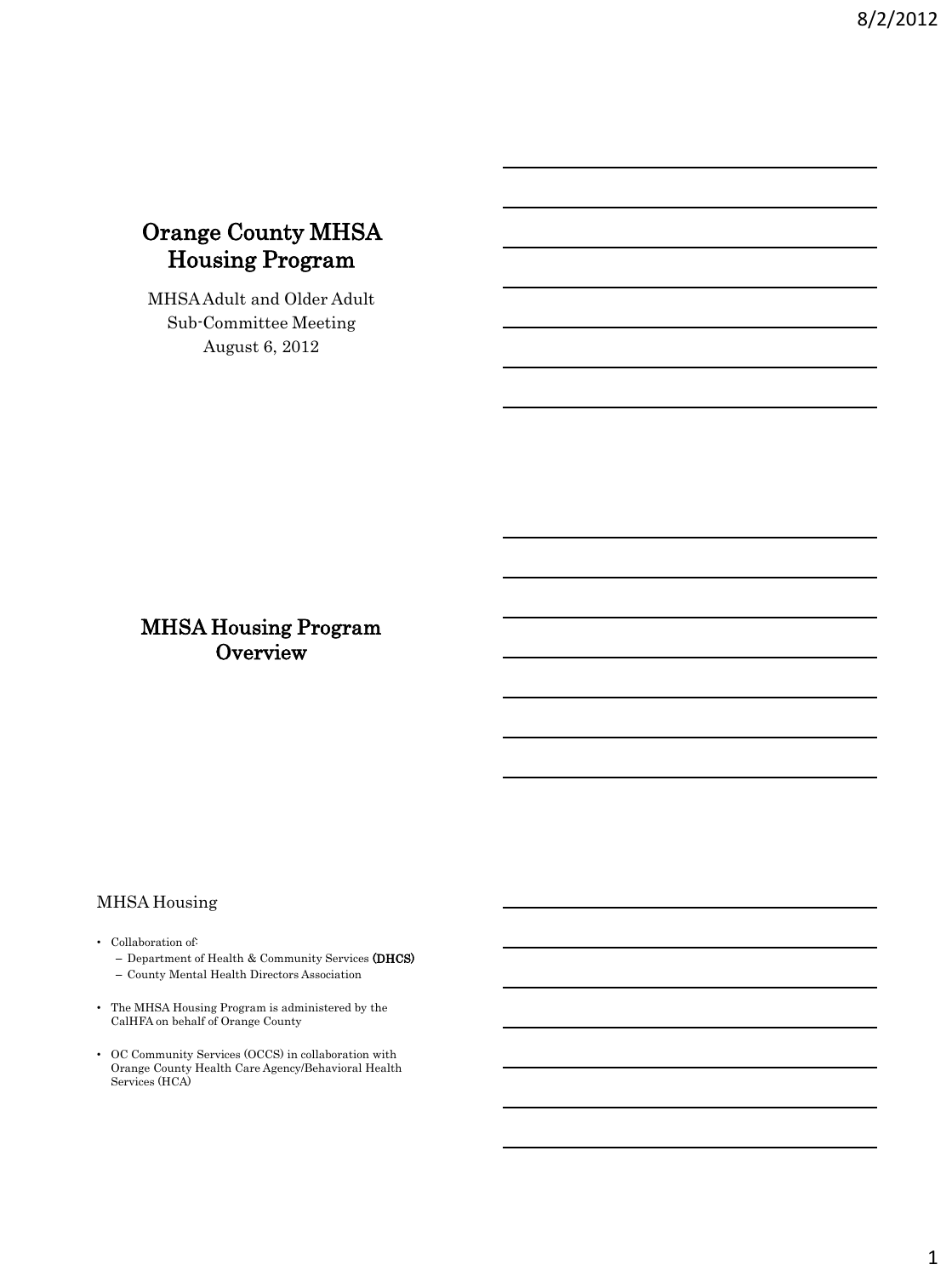#### The MHSA Housing Program

Loan application, guidelines, and forms are available on two State websites:

California Dept. of Mental Health [http://www.dmh.cahwnet.gov/Prop\\_63/M](http://www.dmh.cahwnet.gov/Prop_63/MHSA/Housing/default.asp) [HSA/Housing/default.asp](http://www.dmh.cahwnet.gov/Prop_63/MHSA/Housing/default.asp)

California Housing Finance Agency [http://www.calhfa.ca.gov/multifamily/mhs](http://www.calhfa.ca.gov/multifamily/mhsa/index.htm) [a/index.htm](http://www.calhfa.ca.gov/multifamily/mhsa/index.htm)

## Who Can Live in MHSA Housing?

- MHSA housing units are targeted to persons with mental illness who are homeless or at risk of becoming homeless
- Prospective tenants are eligible/enrolled in a Full Service Partnership, which provides case management and other supportive services
- Specific target populations are:
	- Adults with mental illness (and their families)
	- Older adults (60+ years) with mental illness
	- Transitional Age Youth (ages 16 to 25 years) with severe emotional disorders

## Affordability Levels Very-Low and Extremely Low-Income

- Rents must be restricted to 30% of 50% of AMI for unit (or lower)
- For projects receiving capitalized operating subsidies, rents shall be 30% of SSI (approximately \$240/month)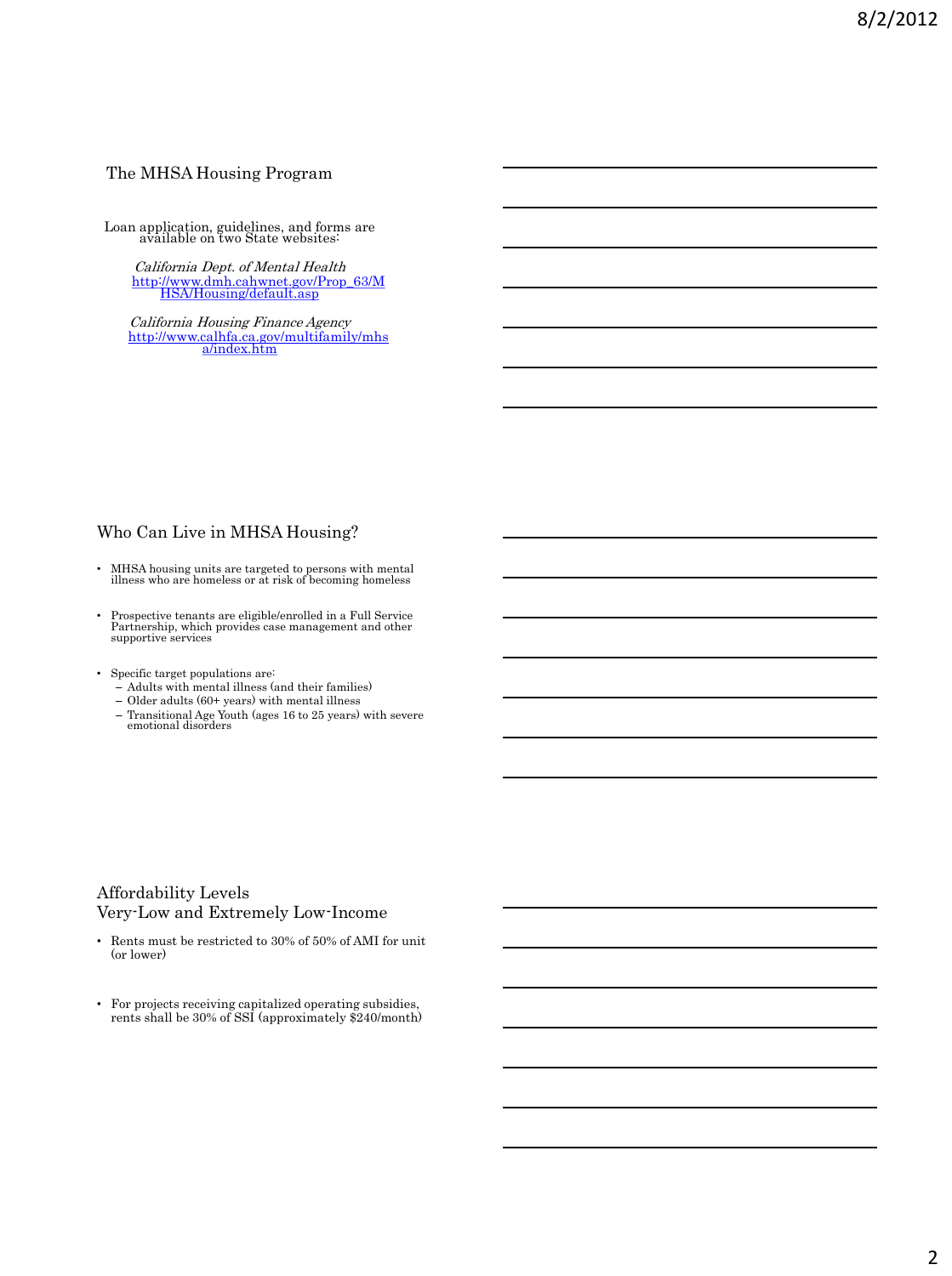## Service Partnerships in MHSA Housing

- MHSA housing projects are linked with service providers and house tenants that are eligible/ enrolled in Full Service Partnerships (FSP)
- Service providers are located throughout the County
- Tenants will receive case management and intensive supportive services from a designated service provider
- HCA backs commitment to provide services to tenants for the term of the loan

## Orange County MHSA Housing Plan Supportive Services

- A tenant's participation in services may not be a condition of occupancy
- Developers and service providers should discuss and jointly develop a Supportive Services Plan for MHSA consumers living in the proposed housing development

#### Supportive services

- Examples of the types of supportive services that can be provided are:
	- case management
	- psychiatry services
	- education/vocational services
	- substance abuse counseling
	- transportation
	- money management
	- entitlement programs assistance
	- medical care
	- daily living skills assistance
	- counseling (individual/group)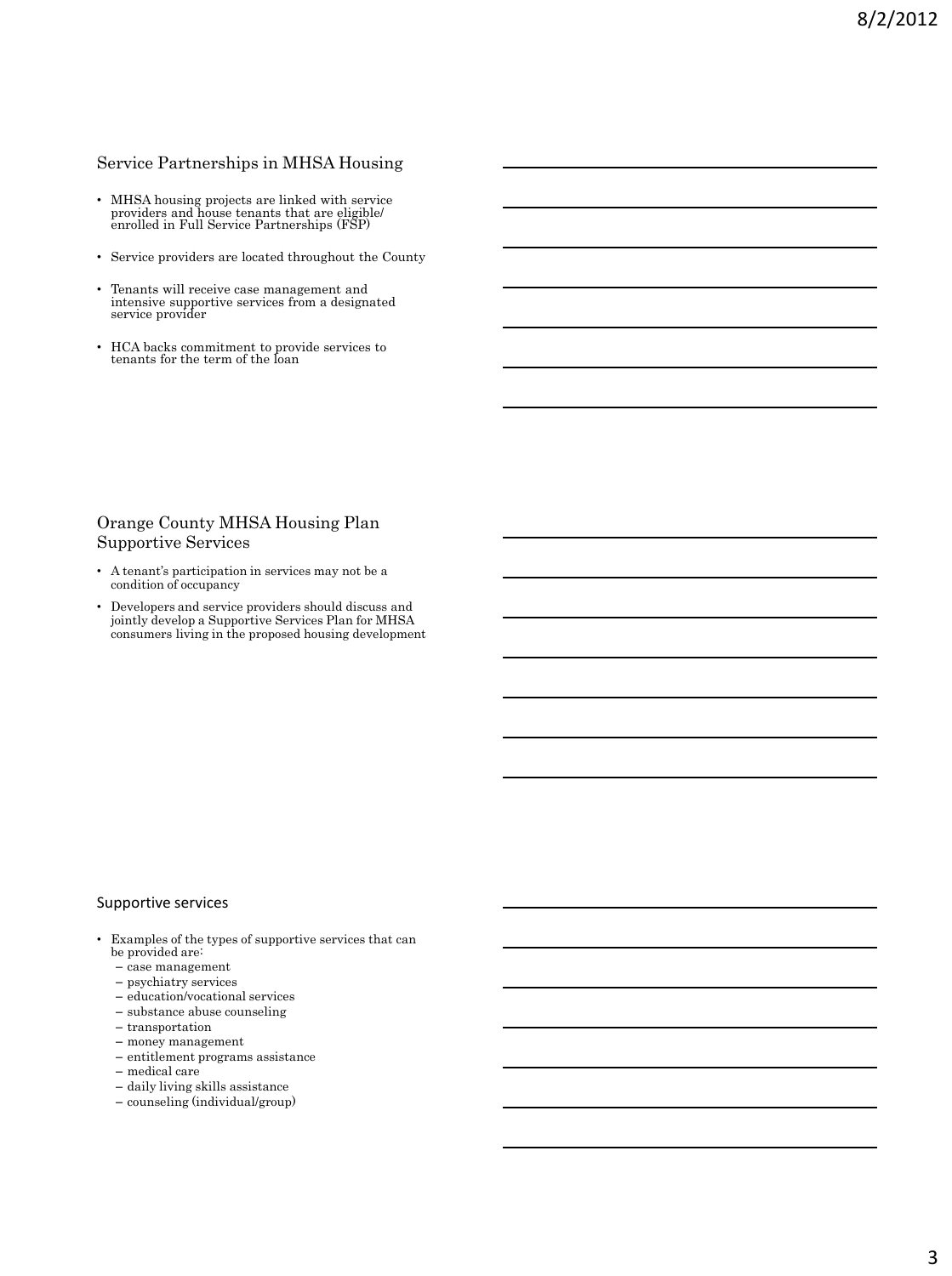## Property Types – Shared Housing & Rental Housing

#### Rental Housing Developments:

- At least 10% of the units (but no fewer than 5 units/development) set aside for MHSA eligible residents.
- Each tenant must have his/her own lease
- Each unit must include a sleeping area, kitchen area, and bathroom

#### Shared Housing Developments:

• Each tenant must have his/her own lease, separate lockable bedroom, each development must have a kitchen and bathroom.

## MHSA Housing Funds – Capital Costs and Operating Subsidies

- \$11.9 million is available for costs associated with development, acquisition, construction and/or rehabilitation of permanent supportive housing
	- \$116,985 per targeted unit for "Shared Housing" development projects, up to 100% of the capital costs
	- \$ 116,985 for "Rental Housing" development projects for up to 1/3 of the capital costs per targeted unit
- \$2.7 million available for operating subsidies
	- Maximum of \$116,985 per MHSA targeted unit (adjusted annually by a 4% inflation factor)

## ORANGE COUNTY MHSA HOUSING PLAN PROJECT REQUIREMENTS

- Projects must be located close to transportation, shopping and services.
- Project will meet consumer need for safety and security,
- Project designs shall be non-institutional in feel and blend in with the community.
- At least 5% of units must be accessible to the physically disabled and at least 2% of units must be accessible to the sensory disabled